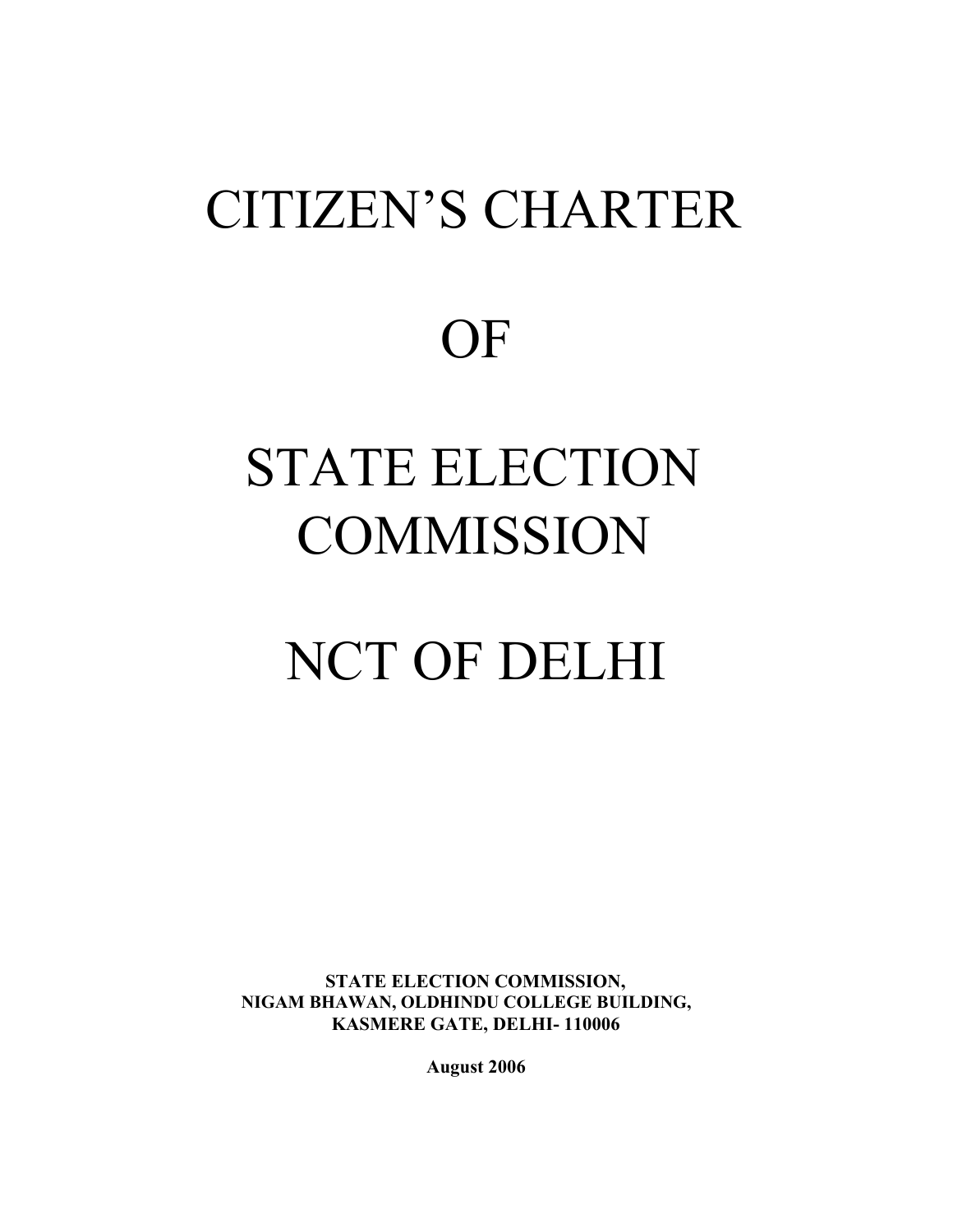#### **1. What is the vision of State Election Commission?**

To conduct elections to local bodies in a free and fair manner so that faith of the people in the democratic process is strengthened.

#### **2. What is the Mission of State Election Commission?**

 State Election Commission is a Constitutional Authority appointed by the Administrator, Delhi under Article 243K and 243 ZA of the Constitution of India read with Sec. 7 of the Delhi the electoral rolls for, and the conduct of elections to the three Municipal Corporations of Delhi Municipal Corporation Act, 1957. The superintendence, direction and control of the preparation of vests in the State Election Commission.

#### **3. Who are its clients?**

Our clients are :-

- **.** All the recognized National Level and State Level Political Parties
- **.** All the Citizens eligible to contest the MCD Elections
- **.** All the Citizens eligible to vote in the MCD Elections

#### **4. What type of services is being provided?**

 All forms are supplied free of cost to intending candidates at the time of elections. All information is supplied /publicized through media regarding every activity concerning elections. Sale of electoral roll to political parties, candidates and general public is made after publication of the list of contesting candidates i.e. after the hour of withdrawal. All complaints of candidates and parties are attended to promptly and remedial action taken without any loss of time. Paid advertisements are frequently given in the Dailies to apprise the public and the candidates of the activities and progress of election and various procedures regarding appointment of polling and counting agents etc, as also do's and don'ts. Further the services under the Delhi Right to Information Act, 2001 and Right to Information Act, 2005, are also being provided to the citizens.

#### **5. What are the commitments towards citizens?**

 As it is neither a service department nor a pubic utility department. There is no day to day interaction with the citizens. During the election period there is day to day interaction with the aspiring candidates and the general public for supply of forms, electoral rolls and obtaining any relevant information which is done the same day. During the elections process a model code of conduct is imposed to regulate elections and ensure that they are held in free and fair manner. Orders are made to restrict election expenses within specified limits. Affidavits regarding individual record and movable  $\&$  immovable properties as declared by prospective candidates are uploaded on the commission's website for the public information.